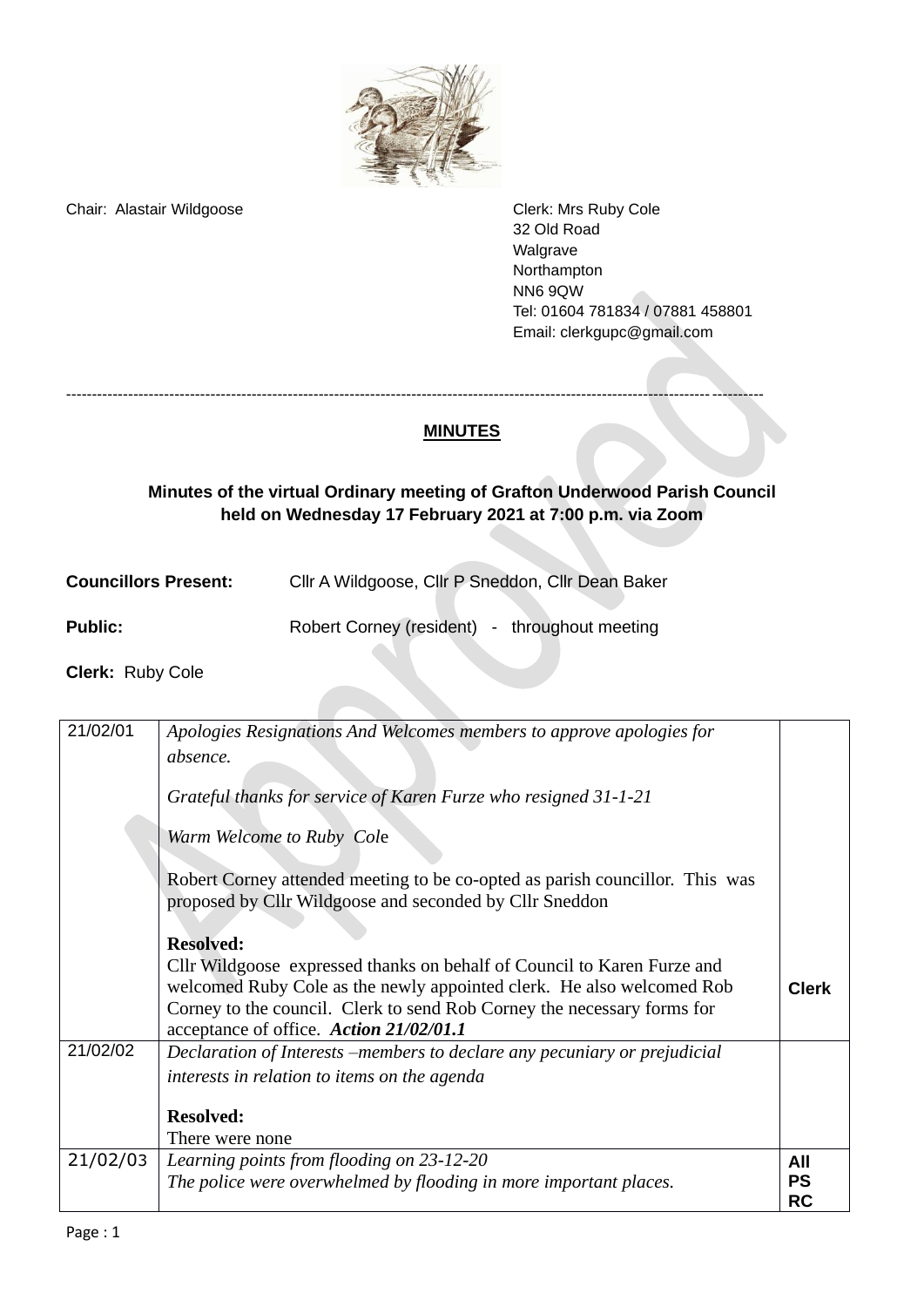|          | At least 3 drivers cars died in flooding and several ploughed through with a bow                                                                                   |           |
|----------|--------------------------------------------------------------------------------------------------------------------------------------------------------------------|-----------|
|          | wave that flooded houses opening on to the street and made wading about                                                                                            |           |
|          | difficult.                                                                                                                                                         |           |
|          | Post in the fence beside stream has collapsed                                                                                                                      |           |
|          | Perhaps we need: 2 Road Impassable signs as flooding is obvious and about 8                                                                                        |           |
|          | cones (about $f(175)$ but where to store and do we have them already! If we do                                                                                     |           |
|          | they need locating and labelling                                                                                                                                   |           |
|          | There seems to be no legal emergency powers to close a road for a parish                                                                                           |           |
|          | council This should be checked.                                                                                                                                    |           |
|          |                                                                                                                                                                    |           |
|          | Council had various discussions regarding the above.                                                                                                               |           |
|          | <b>Resolved:</b>                                                                                                                                                   |           |
|          | a. Council to investigate if 2 extra smaller sluice gates are required Action<br>21/02/03.1a                                                                       |           |
|          | <b>b.</b> Cllr Sneddon to arrange with flood wardens for a skip to clear reeds Action<br>21/02/03.1b                                                               |           |
|          | c. Debris gathering at overflow pond. Cllr Sneddon to contact Environment<br>Agency for clearance Action 21/02/03.1c                                               |           |
|          | d. R Corney may be able to obtain a digger to help with clear up Action                                                                                            |           |
|          | 21/02/03.1d                                                                                                                                                        |           |
| 21/02/04 | Examine accounts and discuss future expenses and arrive at a precept.                                                                                              |           |
|          | We are promised no surprises from our principal council this year                                                                                                  |           |
|          |                                                                                                                                                                    |           |
|          | Discussion was had relating to a piece of vacant land in the village and whether                                                                                   |           |
|          | to finance the registration with Land Registry.                                                                                                                    | <b>PS</b> |
|          | <b>Resolved:</b>                                                                                                                                                   |           |
|          | Council approved payment of approx £40 for land registration enquiries                                                                                             |           |
|          | regarding the ownership of the land to the West of the brook and opposite the                                                                                      |           |
|          | restaurant. Cllr Sneddon to investigate Action 21/02/04.1                                                                                                          |           |
| 20/02/05 | To discuss policy regarding planting of new trees in view of Richard Daykins                                                                                       |           |
|          | email of November : When things get back to normal next year would it be                                                                                           |           |
|          | possible to have a couple of matters on the PC agenda. There are two or three                                                                                      |           |
|          | trees in the village that are of safety concern and footpaths.                                                                                                     |           |
|          | 1. One has been in contact with BEL and was told that the matter " was in hand"                                                                                    |           |
|          | and nothing has happened to date                                                                                                                                   |           |
|          |                                                                                                                                                                    |           |
|          | 2. The footpath between no 17 and Grafton Park Farm on the village green.                                                                                          |           |
|          | again BEL land and in severe disrepair. Becoming a hazard.                                                                                                         |           |
|          |                                                                                                                                                                    | <b>PS</b> |
|          | 3. The old pond at the bottom of your drive . Could it be landscaped? A. Village<br>project perchance?                                                             |           |
|          |                                                                                                                                                                    |           |
|          | Cllr Sneddon has received a letter from Richard Daykins regarding the above.                                                                                       |           |
|          | Various discussion was had and it was agreed that Council would look into the<br>felling of hazardous trees. It was also agreed to plant new trees by the old pond |           |
|          | and to hold a charity event to finance it                                                                                                                          |           |
|          |                                                                                                                                                                    |           |
|          | <b>Resolved:</b>                                                                                                                                                   |           |
|          | Cllr Sneddon to be forward letter from RD to Clerk Action 20/02/05.1a                                                                                              |           |